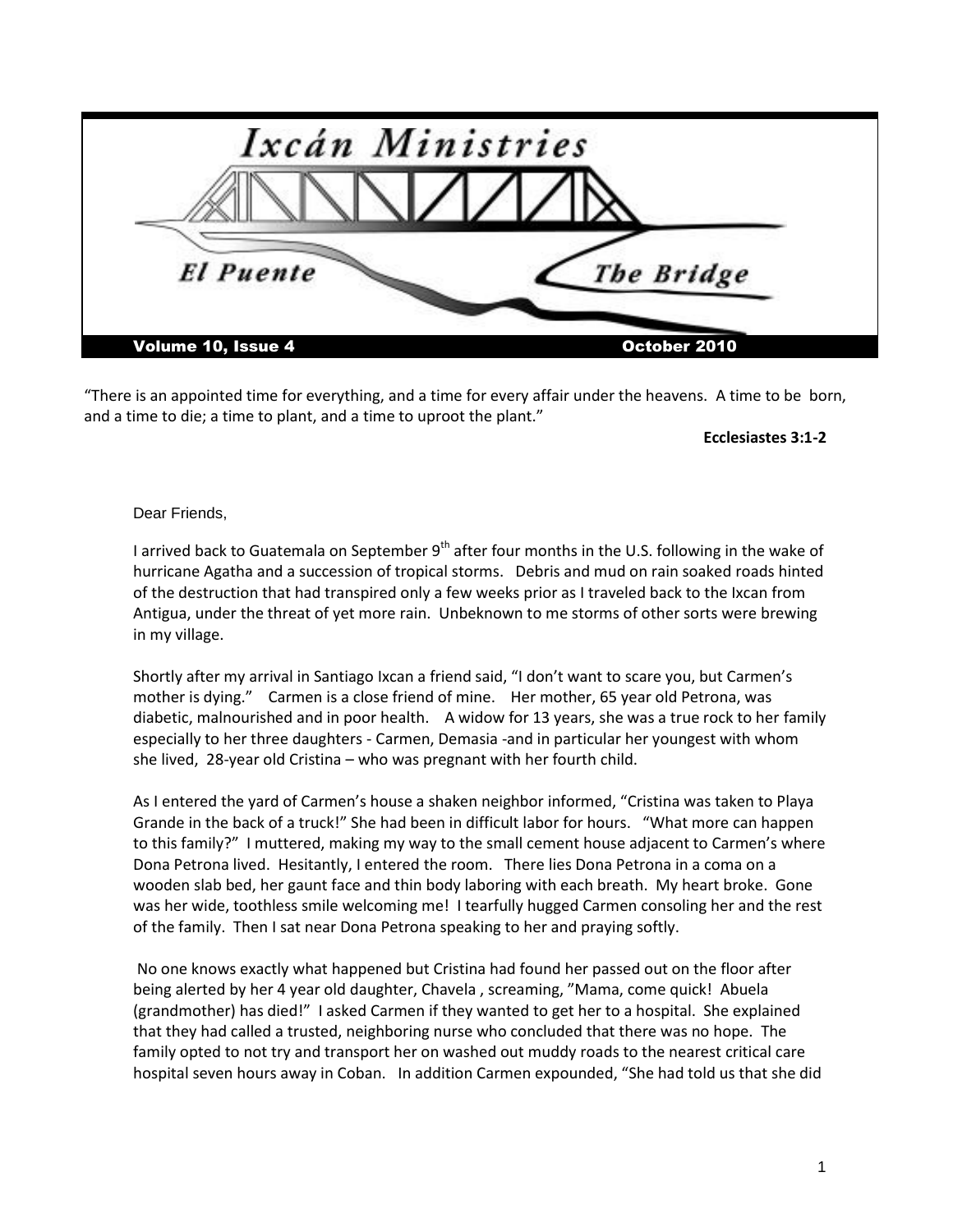not want to go to a hospital. She had wanted to die at home." Thus they were simply trying to make their mother as comfortable as possible and "waiting for the hour."

A short time after my arrival, shouts echoed from outside. We all scrambled out into the yard and I saw a red, four wheel drive truck parked at a slant. Demasia, first on the scene, emerged



carrying a small wrapped bundle from behind the truck. Then I saw Cristina draped in a blanket being carried into Carmen's house. As her mother lay dying, Cristina had given birth to a baby in the back of the truck an hour outside of the village! Thank God the midwife had been with her! Demasia rushed toward me holding the baby for me to take. "No," I shook my head. I was in too much shock at that point to hold the baby! I gently lifted the lightweight blanket from the baby's face held in her arms. "It's a boy!" Demasia beamed.

On the 23<sup>rd</sup> of September I was graced to be present when Dona Petrona took her last breath. She was surrounded by her four children and preceded in death by her teenage daughter, Victorina , who had been killed at the height of the violence in the early 80's. She was grieved during a 24 hour vigil of praises, scripture readings and prayers in the room where she died attended by her

family and the majority of the village community. Finally, she was placed in a simple wooden coffin with all of her personal belongings and carried on the shoulders of four men to the Catholic Church and to the cemetery in a solemn procession of loved ones, flowers and candles. The church bell tolled in measured succession, its sobering peal echoing throughout the village seeming to carry the heaviness and sorrow felt in the hearts of all.

For six consecutive days following Dona Petrona's burial a short prayer service was held for the family in her home. On the  $8<sup>th</sup>$  day following her death another overnight prayer vigil was celebrated ending on the morning of the  $9<sup>th</sup>$  day with a simple, cement cross placed on her tomb. The traditional Mayan grieving process thus ended.

The drama of both a birth and a death initiated my re-entry process to mission here and the most I could offer at the moment was simply being present to the people trusting that somehow God was in it all. In the face of so much *hard* - adverse

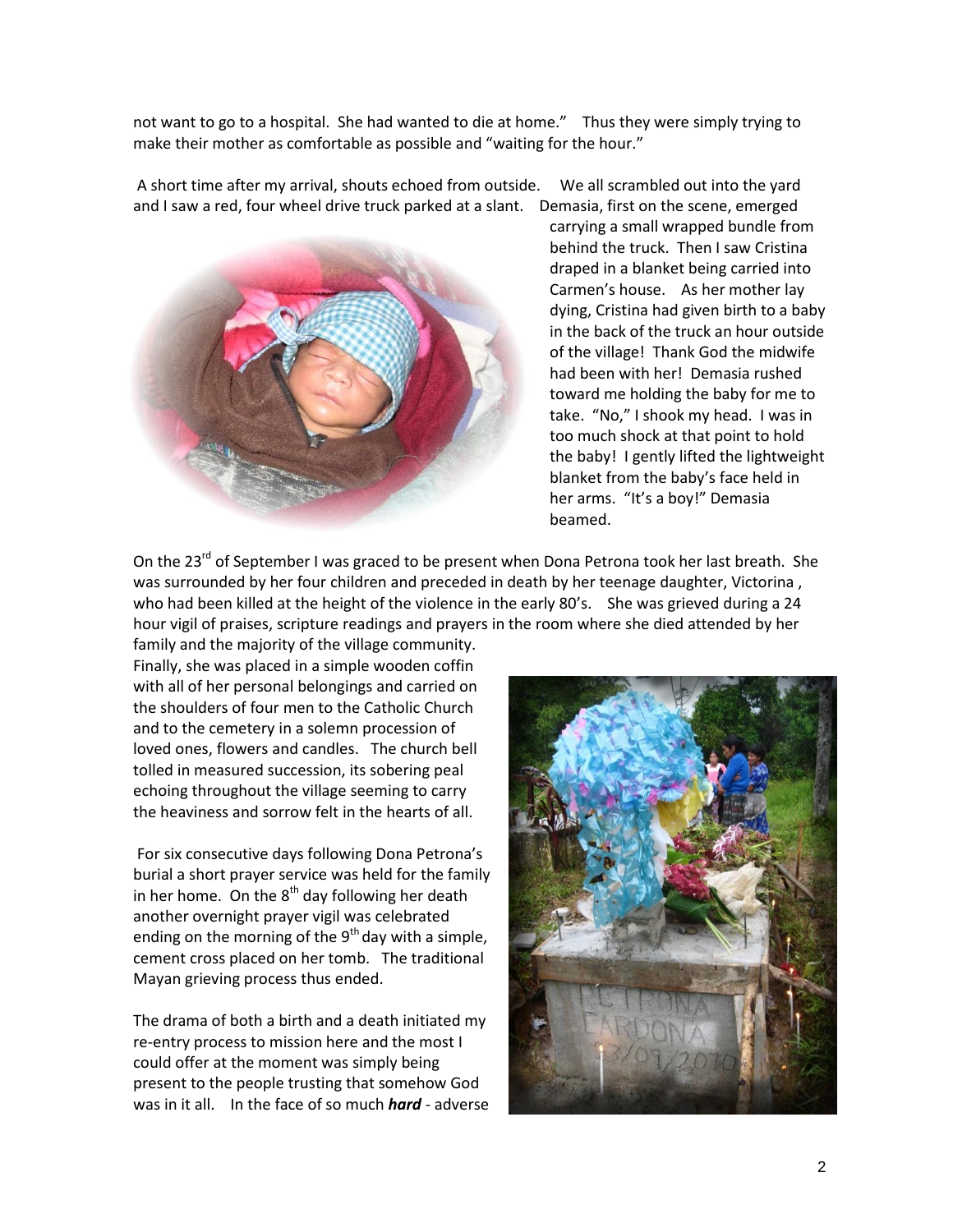road conditions , poor health care services, poverty and death -life continues, as evidenced by the birth of little Yonell, Cristina's newborn son. I remain humbled and grateful to be called to this place and these people in mission. May Dona Petrona rest in peace.

Love,

Kathy



## **U.S. Mission Update:**

The four months of reverse mission in the U.S. was rich and fruitful. I was able to attend the retreat for returning missionaries hosted by Franciscan Mission Service at the end of May in Denver, Colorado, as well as the 100<sup>th</sup> Year Celebration of the Diocese of Bismarck, ND in early June. I traveled to the Twin Cities, South Dakota and Washington, D.C. to visit family, friends and benefactors. This included special visits with Mr. Tom and Ellen Glennon on Cape Cod, Franciscan Mission Service and Madonna House both in D.C. I enjoyed meeting and promoting the sale of Ixcan Creations', the mico-business formed to sell handcrafted products made by the women's of Santiago, Ixcan, with a wonderful group of lively, prayerful women hosted by Judith Tyrrell in Maryland. I had the honor of visiting my Carmelite friend's gravesite – Sr. Mary Margaret Casswho had died of a terminal brain tumor in March and meet her parents Tom and Jean Cass at the Carmelite Monastery of Port Tobacco.

It had been a while since I was able to spend a summer in ND and it was wonderful time for me to be home. My time there was varied and involved continued development of the Board of Directors, Ixcan Creations and our website. We also conducted an "El Camino" (The Path) retreat with a group of women which involved an overnight campout at Ft. Lincoln State Park in Mandan. I prayed with my Benedictine Community at Annunciation Monastery in Bismarck, enjoyed my mom's neighbors and hospitality. I was able to get some swimming at the Heart River with my nephews and niece, and go fishing with my dad. He even taught me how to clean a fish! I always leave N.D with a deep appreciation for the goodness of people there and deep gratitude for the support they give to this ministry through service and prayer. To each and everyone one of you, know that we continually pray for you and appreciate your walking in this ministry together. God Bless You.

## **OUR MISSION STATEMENT**

Ixcan Ministries provides a prayerful, pastoral presence through lay missioners living in solidarity with the poor of the remote Ixcan jungle of Guatemala to learn from as well as to assist both spiritually and materially the people with whom life and ministry are shared. The organization strives to be a bridge between two cultures and nations allowing for the exchange of varying gifts between the rich and poor for the ultimate purpose of empowerment and transformation of lives and society.

| Ixcan Ministries is a 501(c) 3 organization. Your contributions are tax deductible. You may contact us at: |                            |
|------------------------------------------------------------------------------------------------------------|----------------------------|
| Kathy Snider                                                                                               | ixcan ministries@yahoo.com |
| Ixcan Ministries                                                                                           | Marlane Peterson           |
| PO Box 51                                                                                                  | (701) 663-3798             |
| Mandan, ND 58554                                                                                           | (701) 426-9276             |